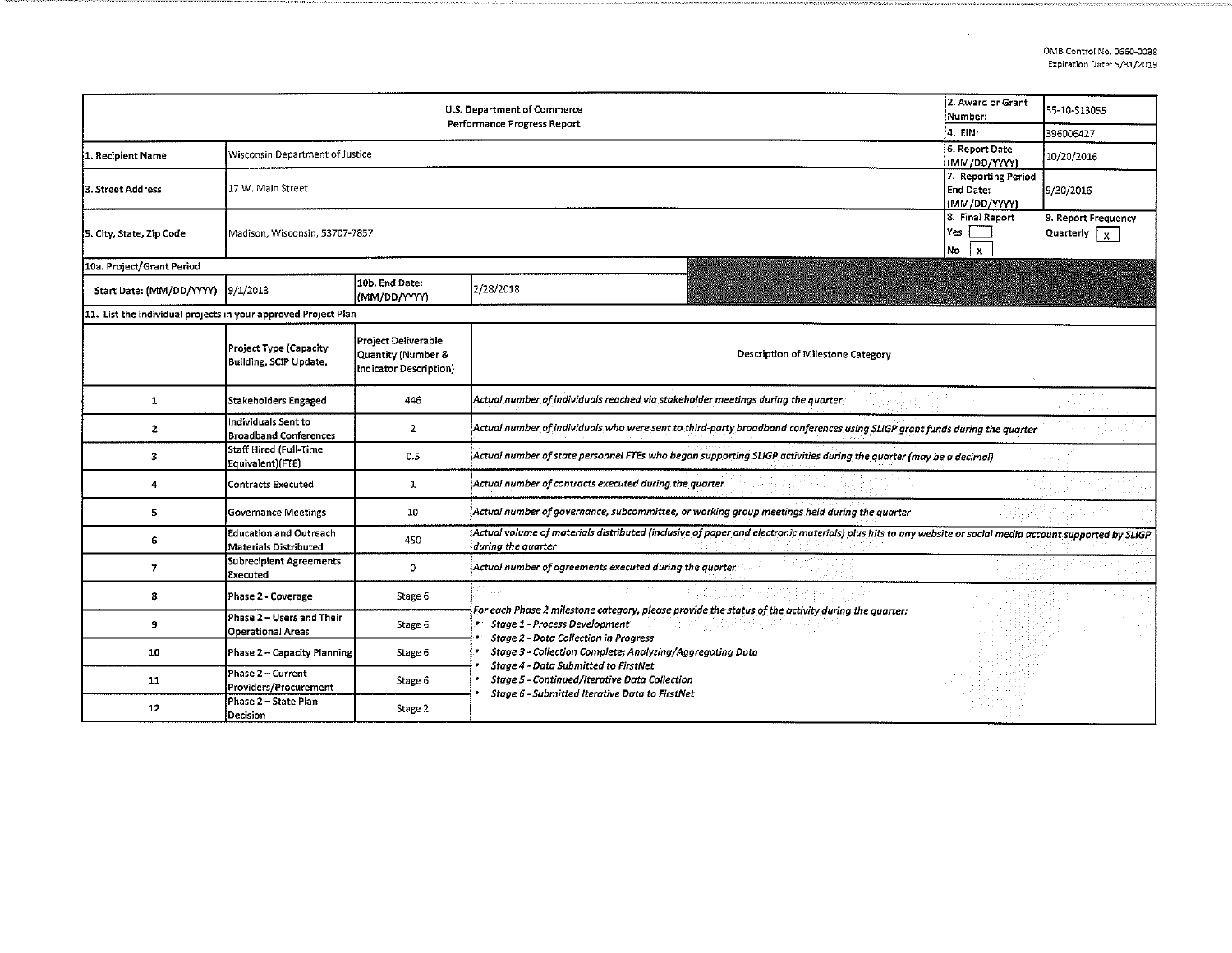11a. Describe your progress meeting each major activity/milestone approved in the Baseline Report for this project; any challenges or obstacles encountered and mitigation strategies you have employed; planned major activit next quarter; and any additional project milestones or information.

Stakeholder and Broadband Conferences: 446 public safety personnel were reached throughout the State with regional meetings in this reporting period. The RIC's also facilitated several separate meetings to associations and that were used for outreach and education for the FirstNet project. The RIC's were able to present updates on the progress of FirstNet and also continued to work with stakeholders to identify requirements and needs for the Wisconsin Department of Justice staff attended three conferences in this reporting period. The conferences attended were the Wisconsin Chiefs of Police Association (WCPA) Conference, APCO Annual Conference, and the Crime I Bureau Annual Conference. Outreach materials were distributed at the WCPA and CIB conferences.

Governance Meetings: During this reporting period, ten governance meetings were held throughout the State which were also used for education and outreach on the Nationwide Public Safety Broadband Network. Included in these meetings were four meetings of the NPSBN Subcommittee, three meetings specific to developing a phased build out approach. The additional governance meetings include the Northeast Regional SCIP Implementation Council. East Regional SCIP Implementation Council, Southeast Regional SCIP Implementation Council, Interoperability Council, and the Governance Body Meeting with FirstNet.

Staff Hires and Other Activities: Jim Klas was hired on August 8th to fill the SWIC position. The DOJ staff and RICs participated in the following other activities during this reporting period: Region V Teleconferences, me regarding Wisconsin tribes, FirstNet update to the Adjutant General and Homeland Security Council, Broadband Emerging Technologies Workgroup Teleconference, FirstNet SPOC Webinar, FirstNet Region V QPP CTT, ICAM 101 Webina with NTIA, MABAS Preconference FirstNet Presentation (Bill Hinkle), Governance Assessment Meetings, Western States FirstNet Calls, Tribal Outreach Planning, FirstNet Update to AG and Governor's Offices, FirstNet Update to and Team, FirstNet Board and Finance Meeting, FirstNet PEIS Meeting, and WiPSB Standing Meetings.

Planned Major Activities: In the next quarter the state will work on identifying the state plan decision process and gathering the necessary parties to be included in that analysis.

11b. If the project team anticipates requesting any changes to the approved Baseline Report in the next quarter, describe those below. Note that any substantive changes to the Baseline Report must be approved by the Depart Commerce before implementation.

## 11c. Provide any other information that would be useful to NTIA as it assesses this project's progress.

The team has successfully launched our project website (https://wipsb.wisconsin.gov) and have produced our first of many monthly newsletters updating stakeholders on the progress in Wisconsin. The data collected in the use survey, coverage reviews, and phased build out meetings were compiled in a report and submitted to FirstNet on 9/30/16. The team has also started to hold weekly progress meetings to ensure the entire team (including the Re Interoperability Coordinators) has all necessary information.

The Subcontracts total in table 13a does not currently equal the Subcontracts Total in 14f as a budget modification has not yet been made to reallocate additional funds into the Subcontracts category.

lld. Describe any success stories or best practices you have identified. Please be as specific as possible.

The Nationwide Public Safety Broadband Subcommittee has been very active in the past quarter and plans to remain active to assist with state plan review. The project team has also had successful executive consultation meet individuals from various agencies throughout Wisconsin, along with hosting regional kickoff meetings with public safety stakeholders in all six regions of the state.

12. Personnel

12a. If the project is not fully staffed, describe how any lack of staffing may impact the project's time line and when the project will be fully staffed.

The project is now fully staffed.

|                                      |      | 12b. Staffing Table - Please include all staff that have contributed time to the project. Please do not remove individuals from this table. |                       |
|--------------------------------------|------|---------------------------------------------------------------------------------------------------------------------------------------------|-----------------------|
| Job Title                            | FTE% | Project (s) Assigned                                                                                                                        | Change                |
| Program and Policy Analyst 1         | 0.5  | Provides administrative support relating to grant management, governance meetings, outreach activities, and fulfill program requirements.   |                       |
| Program and Policy Analyst 2         | 0.5  | Provides administrative support relating to grant management, governance meetings, outreach activities, and fulfill program requirements.   |                       |
| Justice Program Supervisor<br>(SWIC) | 0.5  | Overall program oversight.                                                                                                                  | Jim Klas hired 8/8/16 |
| Grants Specialist 1                  | 0.1  | Provides financial balances, completes Financial Status Report (FSR), completes travel reimbursement and pays general costs.                |                       |
| <b>Grants Specialist 2</b>           |      | Completes travel reimbursement and pays general costs.                                                                                      | Will remain vacant    |
| Financial Officer                    |      | Provides financial oversight for the federal award.                                                                                         | l Will remain vacant  |
| LTE                                  |      | Provides program support for day to day work and meetings.                                                                                  | Will remain vacant    |